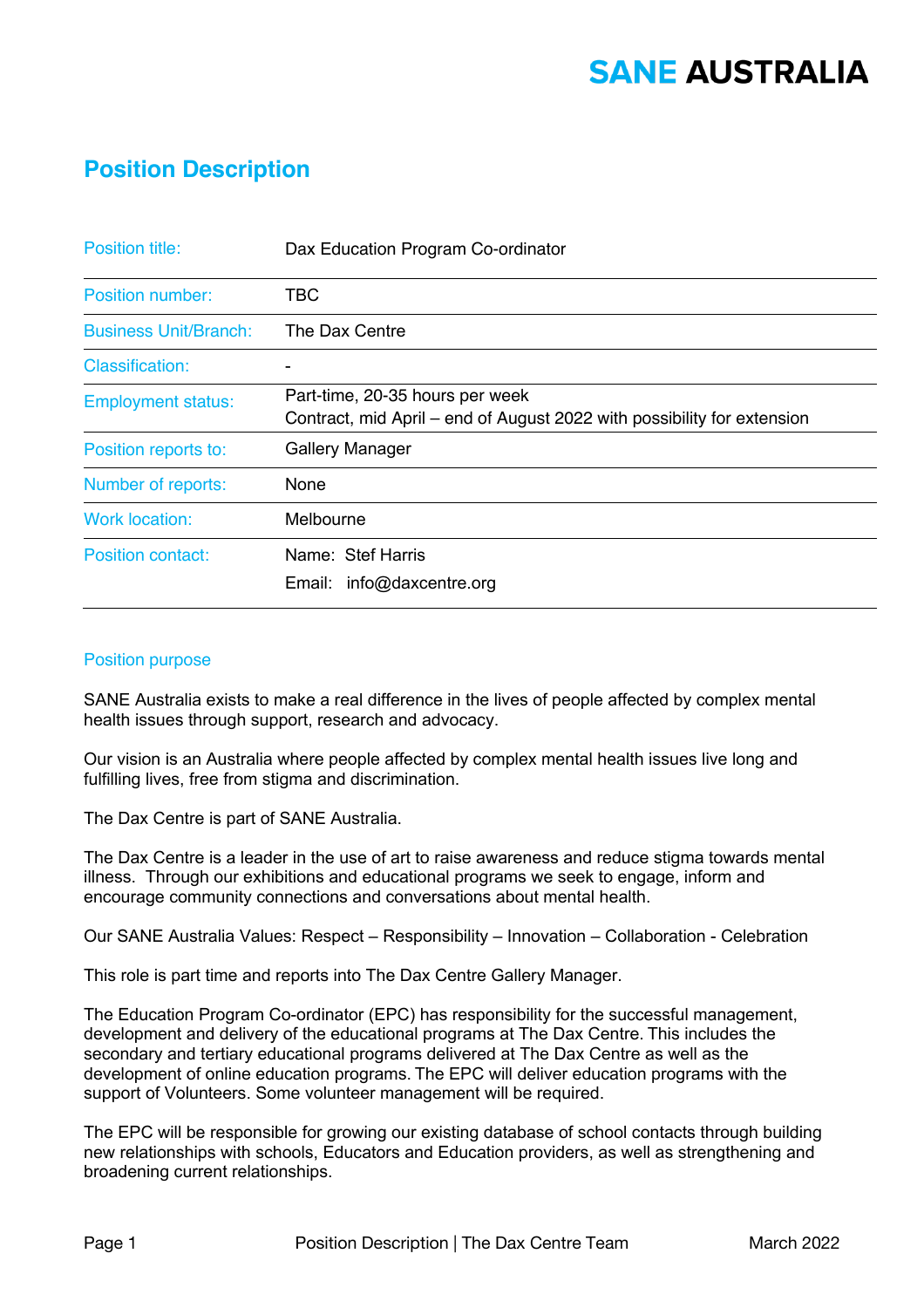The Position Description is intended as a guide to the performance of your duties and is not an exhaustive list of everything you are required to do when carrying out your duties.

#### Key Accountabilities

| <b>Key Accountabilities</b>     | Demonstrated by / Key Performance<br>Indicators)                                                                                                                                                                                                                                                                                                                                                                                 |
|---------------------------------|----------------------------------------------------------------------------------------------------------------------------------------------------------------------------------------------------------------------------------------------------------------------------------------------------------------------------------------------------------------------------------------------------------------------------------|
| Strategic Planning & Leadership | Establish new, and build on existing<br>$\circ$<br>relationships with Education<br>providers (tertiary, secondary,<br>community organisations and other)<br>through proactive communication to<br>grow our database of education<br>program contacts, and increase<br>education program bookings<br>Sustainably deliver the educational<br>$\circ$<br>and public program strategic<br>objectives within the agreed<br>timeframes |
|                                 |                                                                                                                                                                                                                                                                                                                                                                                                                                  |
| Program Management              | Oversee daily program management<br>$\circ$<br>and delivery of all education including<br>secondary, tertiary and online<br>programs                                                                                                                                                                                                                                                                                             |
|                                 | Grow program participation in line<br>$\circ$<br>with the strategic goals and targets                                                                                                                                                                                                                                                                                                                                            |
|                                 | Recommend and assist in the<br>$\circ$<br>implementation of improvements in<br>processes and systems that support<br>the education and public programs,<br>including booking systems.                                                                                                                                                                                                                                            |
|                                 | Work with the SANE Peer<br>$\circ$<br>Ambassadors/Advocates to grow<br>their contribution to the program and<br>ensure that Peer presentations are<br>appropriate for the audience and<br>required audience learning<br>outcomes                                                                                                                                                                                                 |
|                                 | Work with the Gallery Manager to<br>$\circ$<br>ensure The Dax Centre is adhering to<br>the Child Safe Standards                                                                                                                                                                                                                                                                                                                  |
| <b>Program Delivery</b>         | Delivery of education programs as<br>$\circ$<br>required                                                                                                                                                                                                                                                                                                                                                                         |
|                                 | Adjust and contribute to educational<br>$\circ$<br>resources to support the exhibition<br>where needed; for example                                                                                                                                                                                                                                                                                                              |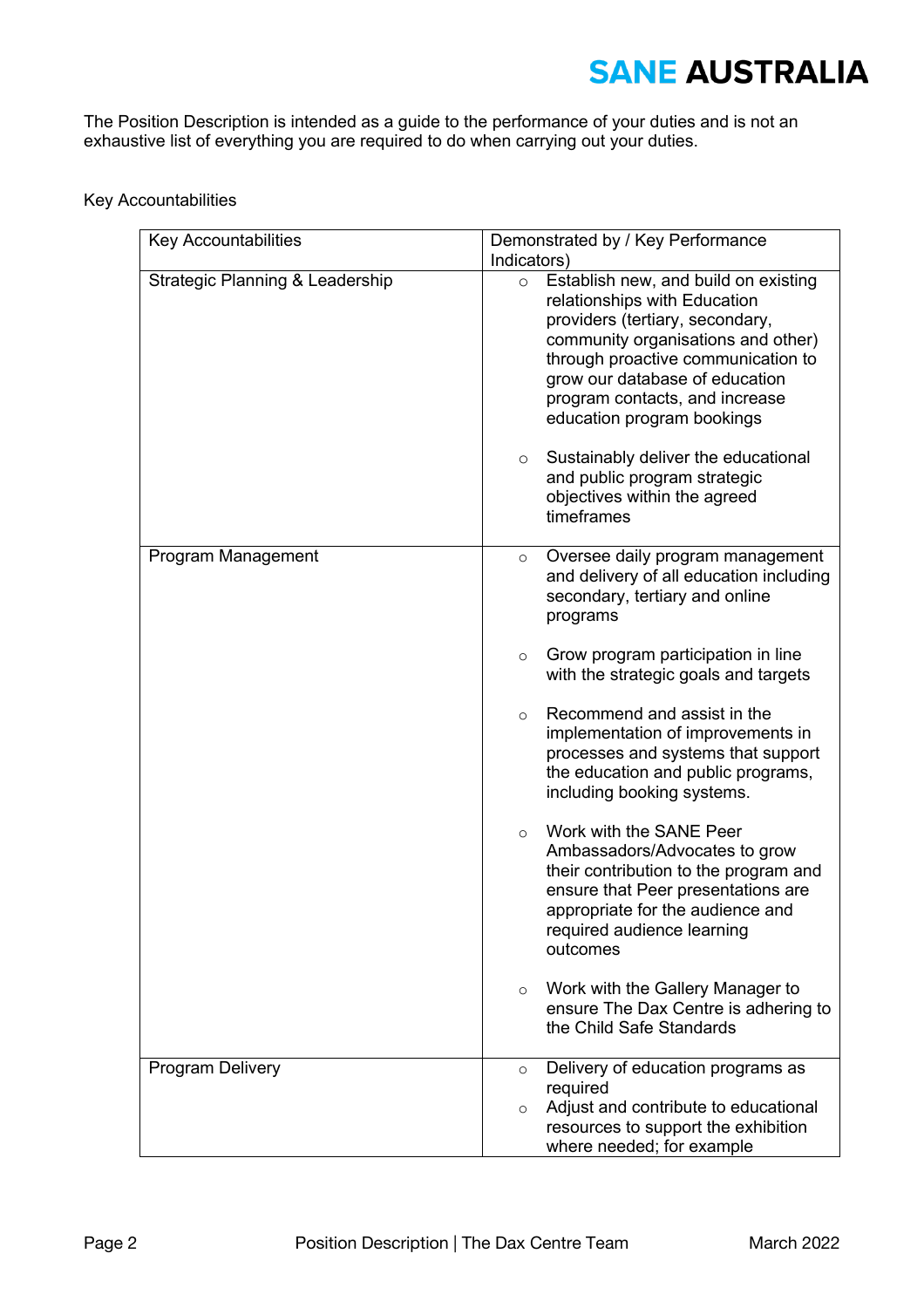|                | worksheets, online resources, and<br>the floor talk for each exhibition<br>Co-ordinate program speakers and<br>$\circ$<br>education volunteers as required                                                                                                                                    |
|----------------|-----------------------------------------------------------------------------------------------------------------------------------------------------------------------------------------------------------------------------------------------------------------------------------------------|
| Communications | Work with the Gallery Manager to<br>$\circ$<br>develop appropriate communications<br>materials to support the education<br>and public programs<br>Provide input into content for the<br>$\circ$<br>website to ensure it supports and<br>promotes the education and public<br>support programs |

#### **Selection criteria** Essential Requirements

#### **Skills & Expertise**

- Experience facilitating delivery of face-to-face education programs
- Well-developed interpersonal skills, able to liaise effectively with a wide range of internal and external stakeholders
- Excellent written and oral communication skills
- Proficient in Microsoft Office suite
- Excellent planning and organisational skills, able to work autonomously and manage a range of tasks with conflicting priorities
- Demonstrated ability to take initiative to improve and enhance existing systems and procedures

• Proven ability to be proactive, hands-on, flexible, resourceful and cost-conscious in a small team environment

#### **Qualification and Experience**

- Relevant tertiary qualifications in education or/and mental health
- Three or more years' experience in a similar role
- Experience in mental health literacy
- Understanding of the secondary curriculum in Victoria, understanding of curriculums
- in other States and Territories is desirable
- Experience or understanding of the visual arts and/or arts related fields

#### **Other**

A Working with Children's Check and Police Check is mandatory for this role.  

#### Desirable Requirements

- A passion for mental health and the arts
- Mental Health First Aid Training
- VIT registration is highly desirable but not mandatory

#### Pre-Employment Checks

All appointments to SANE are subject to reference checks and criminal record checks. Some positions may also be subject to a medical check and/or 'Working with Children Check'.